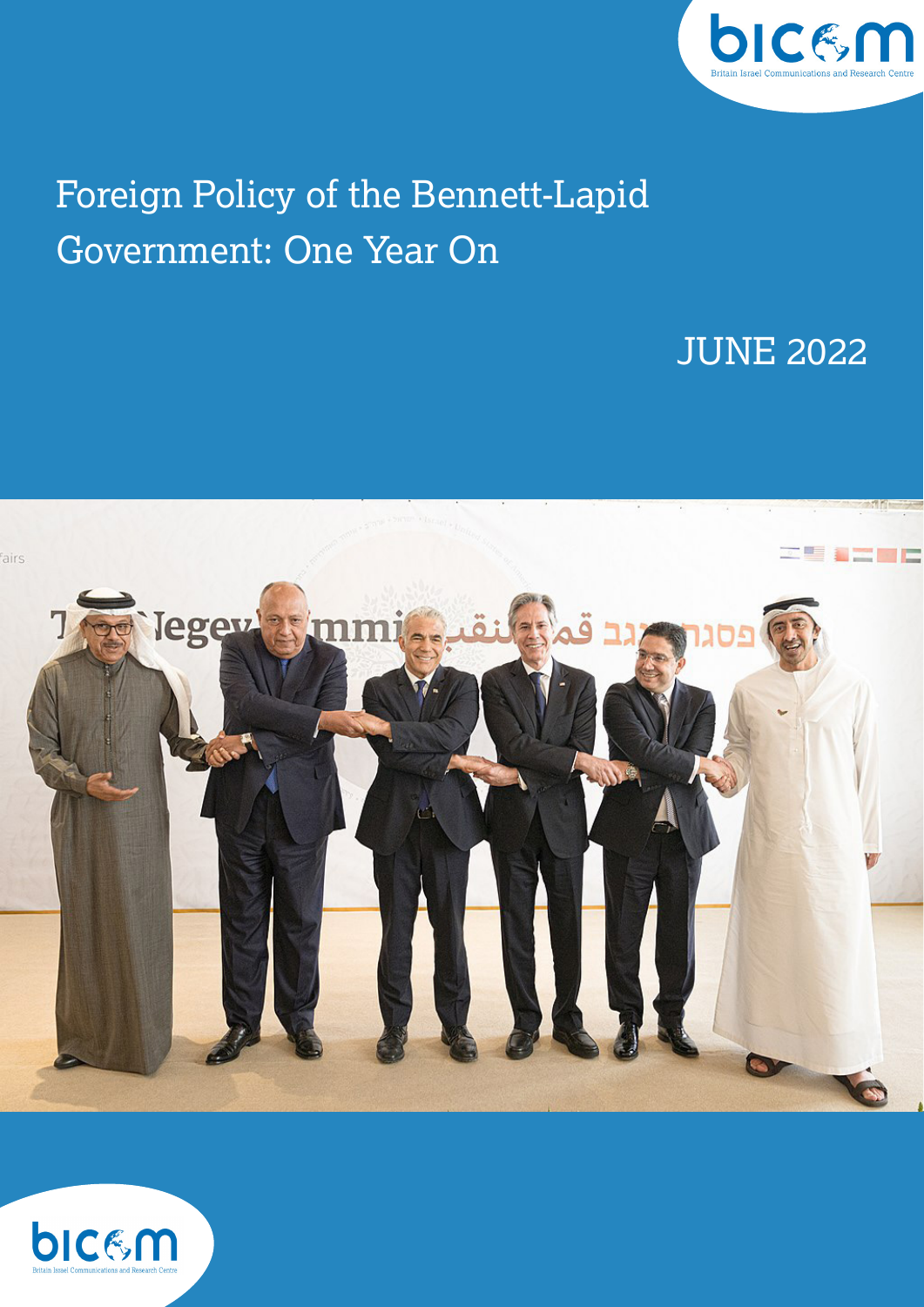# **Introduction**

A year on from being sworn in, the Israeli government headed by Prime Minister Naftali Bennett and Alternate Prime Minister and Foreign Minister Yair Lapid is suffering from major domestic political challenges. Yet in the field of foreign policy, it can boast significant achievements, especially in the improved diplomatic relations with many of its neighbours.

This paper details these improved relations and examines how shared regional economic and military interests – centred around the fear of an increasingly active Iran – coupled with the goodwill and opportunities provided by the 2020 Abraham Accords have begun to alter the geo-strategic map of the Middle East. In this context, the government has focused on a more active policy against Iran, deepening (and potentially expanding) the Abraham Accords, and trying to promote a regional security infrastructure which includes many Arab states in the region. With the country due to host US President Biden in mid-July, these issues will continue to remain priorities for the Bennett-Lapid government.

## Shifting the battle vs. Iran into 'higher gear'

**The Israeli government continues to oppose a return to the Joint Comprehensive Plan of Action (JCPOA) nuclear agreement**, with Prime Minister Bennett warning that it would "likely create a more violent, more volatile Middle East" and that the money Iran might receive in sanctions relief would allow it to better focus on attacking Israel. "Billions of dollars into the Iranian terror machine – more UAVs, more attacks on ships, more rockets on Israel and our allies through its proxies," Bennett said in March. Yet, in contrast to former Prime Minister Benjamin Netanyahu, the government has actively sought to keep policy disagreements with the US 'in-house'.

**With JCPOA negotiations seemingly stalled, Israel now faces the challenge of preventing Iran becoming a nuclear threshold state**. The publication by international media of documents from the Iranian nuclear archive

(that had been considered top secret), and the censure by the International Atomic Energy Agency (IAEA) over what it called Iran's failure to provide "credible information" over man-made nuclear material found at three undeclared sites, has placed greater international pressure on Iran. But, as one Israeli government official admitted, Iran has enriched enough uranium to a high-grade to allow it to build three nuclear bombs. Moreover, a June report by the Institute for Science and International Security concluded that Iran had crossed a new, dangerous threshold and its breakout timeline now stands at zero**.** According to the report, the Islamic Republic possesses enough 60 per cent enriched uranium or highly enriched uranium to be assured it could build a nuclear device (and if it wants to further enrich its 60 per cent uranium to weapon-grade, 90 per cent, it could do so within a few weeks with only a few of its advanced centrifuge cascades).

**The government describes its Iranian policy as shifting into "higher gear".** In early June, while reflecting on his government's Iran policy to the Knesset's Foreign Affairs and Defense Committee, Bennett called it "a transitional year" in the course of which Israel had "shifted into higher gear". "The State of Israel has been operating this past year against the head of the octopus of terrorism" Bennett said, rather than "just against the octopus's tentacles, as was done in the past few decades".

**This strategic shift has seen Israel increasingly willing to hit Iranian assets and personnel within the country rather than only focusing on Syria**. Similar to its policy in recent years, strikes in Syria have continued in order to undermine Iran's presence in the country and to slow its attempt at smuggling advanced weaponry and components to upgrade Hezbollah's precisionguided missile arsenal. In mid-June a strike on Damascus International airport shuttered all air travel. But according to Bennett, Israeli policy against Iran has expanded. It is now "acting, at all times and in every place, and we will continue to do that".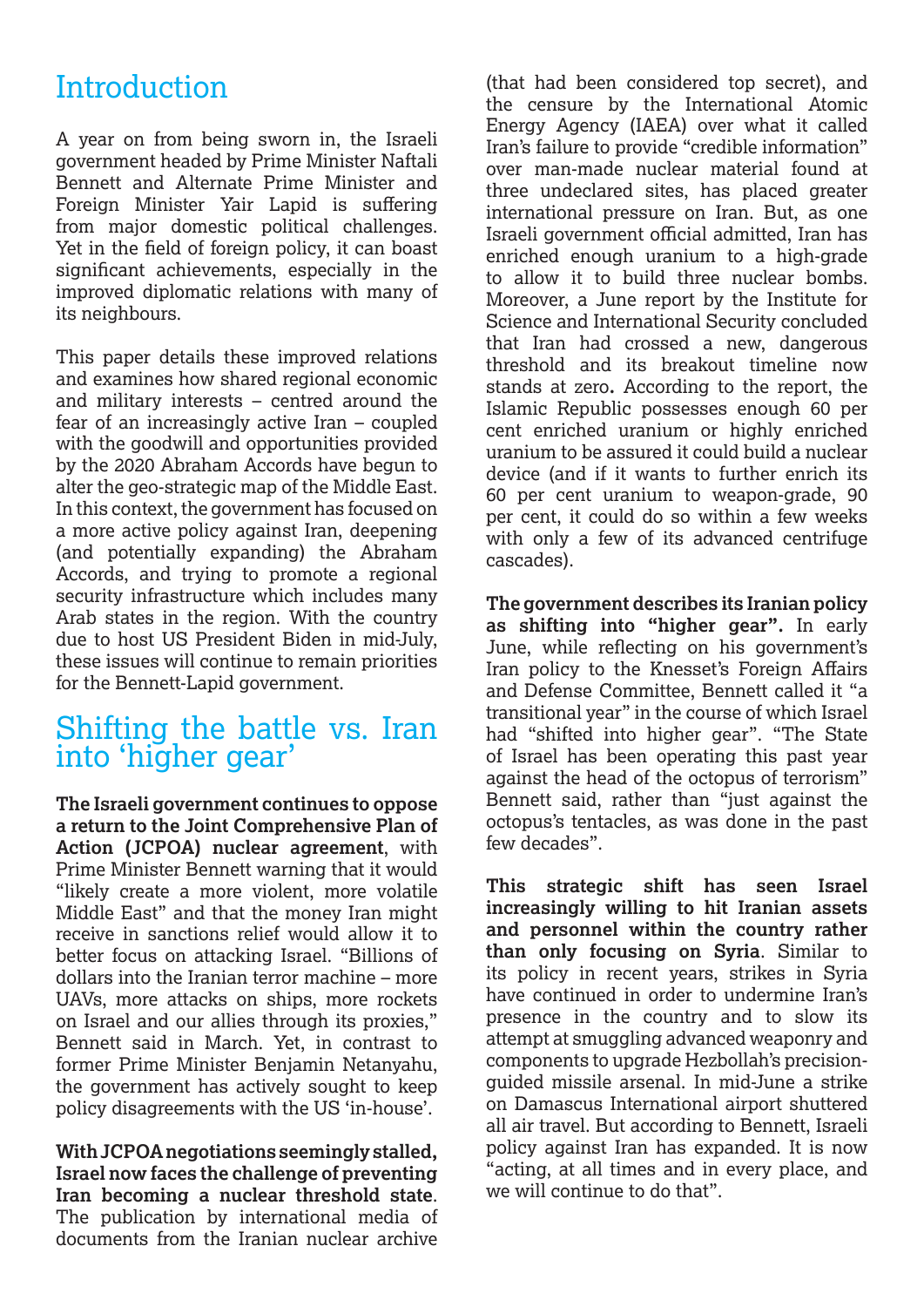**Israel has also sought to neutralise Iranian attempts to hit Western targets abroad**. In April, Mossad operatives in Iran allegedly captured and interrogated Mansour Rasouli, who was leading a plot to kill an Israeli diplomat and a US general stationed in Germany and a Jewish journalist in France. In late May, Col. Hassan Sayyad Khodae, deputy commander of Unit 840 – which is responsible for to plans to murder Israelis in Turkey – was killed in Iran.

**Israel's 'higher gear' policy also allegedly includes targeting Iranian officials connected to the country's nuclear and missile projects,** several of whom have died in mysterious circumstances over the last month. These include Islamic Revolution Guards Corps (IRGC) Aerospace Forces scientist Mohammad Abdous, who was said to have been working on Iran's satellite programme and helping to develop ballistic missiles and unmanned aerial vehicles (UAV); IRGC Aerospace Forces officer Ali Kamani who was reportedly killed in a "car accident in line of duty"; aerospace scientist Ayoob Entezari, who was charged with expanding missile development and the space programme in Iran; and Kamran Mollapour an Iranian geologist working at the Natanz nuclear facility. IRGC Quds Force Colonel Ali Esmailzadeh also died during a reported "incident in his residence".

**The policy also includes hitting an array of targets inside Iran using drones.** In February, a UAV attack was said to destroy hundreds of drones at an airbase near Kermanshah, in Western Iran. Since then, several advanced quadcopter drones carrying powerful explosives damaged a secret and classified military installation in the Parchin military technology complex.

#### 'Cultivating old ties; building new bridges' – Jordan, Egypt  $\&$  the Gulf

**"The Middle East is changing and it's changing for the better"** Bennett stated in March 2022 before a meeting of Israeli and Arab foreign ministers in Sde Boker. "We're cultivating old ties and building new bridges.

We're rejuvenating old peace and charging it with the new energy of the Abraham Accords." Bennett explained that Israel was working together with other states in the region "to overcome the old forces of darkness and build a new future that is better, brighter and promising". These principles are reflected in Israeli policies towards Egypt, Jordan, and the Gulf States over the past year.

**One of the government's first foreign policy priorities was mending diplomatic relations with Jordan**, which had suffered during Netanyahu's tenure, notably in 2019 when the Kingdom decided to end the 25-year lease agreement created in the 1994 Israel-Jordan peace treaty that had enabled Israeli farmers to cultivate land in two border areas.

**King Abdullah II has hosted Israel's Prime Minister, Foreign Minister, Defence Minister and President over the last year**. Bennett came to Amman within a month of the new government's swearing in, while Foreign Minister Lapid met with his Jordanian counterpart, Ayman al-Safdi, on the Jordanian side of the Allenby Bridge. New trade agreements were signed to strengthen ties, with Lapid and al-Safdi agreeing to raise the ceiling for Jordanian exports to the West Bank from \$160m annually to \$700m, and Israel approving the sale of an additional 50 million cubic metres of water to the Kingdom – the largest such transaction since the signing of the 1994 peace treaty.

**The two sides also signed an energy cooperation agreement.** Helped by financing from the UAE, the November 2021 agreement envisioned the construction of a major photovoltaic (solar) plant in Jordan with the capacity to generate 600 MW to export green power to Israel, while a desalination plant will be established in the Israel to send up to 200 million cubic metres of water to the Hashemite Kingdom. Despite the warming of ties, tension has continued, primarily over the Temple Mount.

**Israel's relations with Egypt – which were strong and stable under the previous government – have also seen an uptick.** In September 2021, Bennett travelled to Egypt's Sharm el-Sheikh for an official state visit,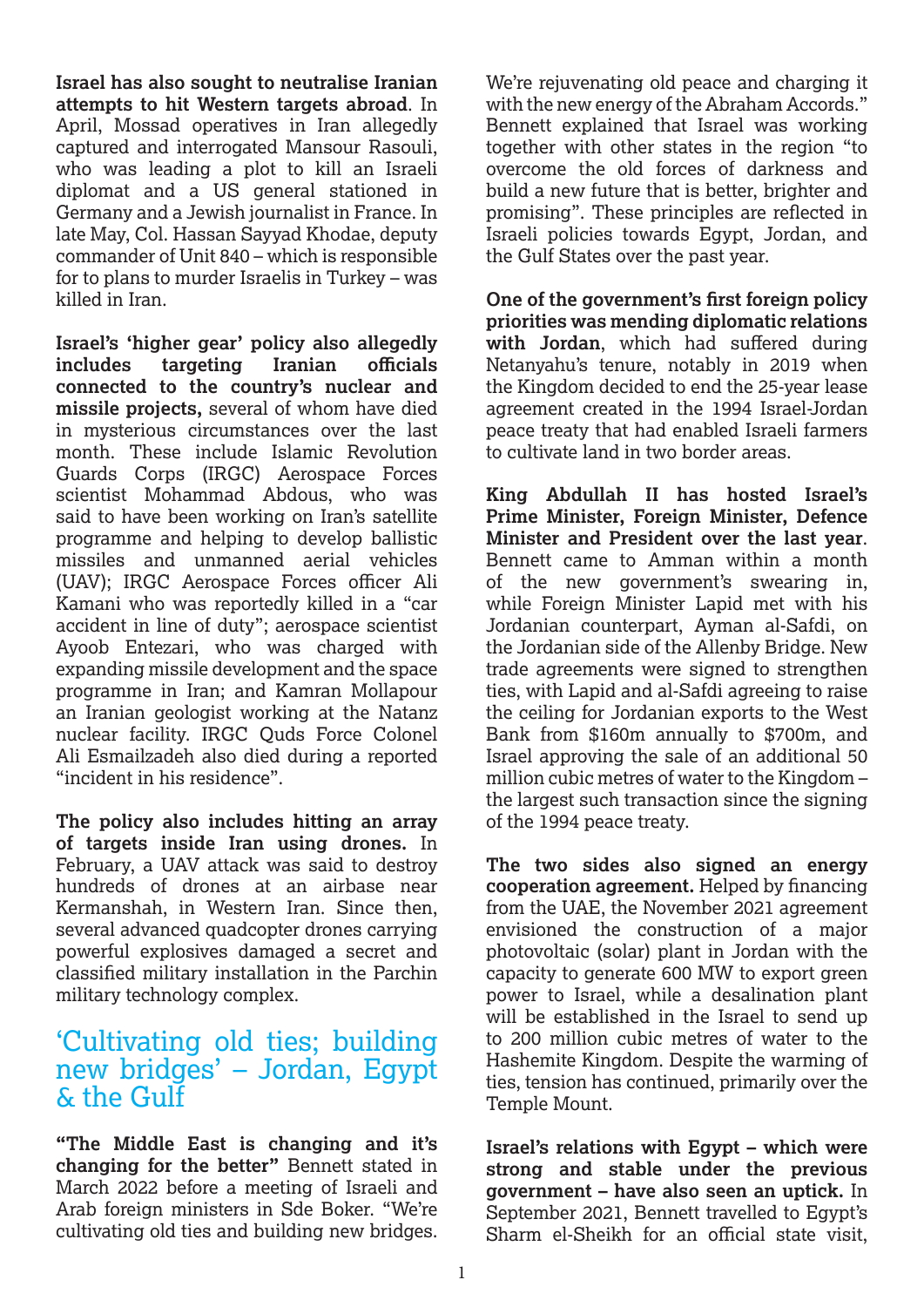receiving a warm welcome from President Abdel-Fattah el-Sisi. The first such summit between Israeli and Egyptian leaders in more than a decade lasted three hours and – unlike previous tete-a-tete's which were kept low profile – Egypt state television broadcast the visit. In February, at a regional gas conference hosted in Cairo, el-Sisi made a point to walk to personally greet Israeli Energy Minister Karine Elharrar, telling her how happy he was that she could attend. In March, followed the inauguration of a new flight route between Ben Gurion Airport and Sharm el-Sheikh, Bennett became the first Israeli leader to sleep overnight in an Arab country in over 20 years when he took part in a trilateral meeting with el-Sisi and UAE Crown Prince Mohammed bin Zayed.

**The upward trajectory of top-level relations with the UAE, Bahrain and Morocco has continued**. In July 2021, Lapid became the first Israeli minister to officially visit the UAE and opened the Israeli embassy in Abu Dhabi and its consulate in Dubai, signing economic and commercial cooperation agreements with his Emirati counterpart, Abdallah Bin Zayed. In August, Lapid flew to Morocco, followed by a visit by Defence Minister Gantz and the signing of a memorandum of understanding that formalised the defence ties allows the official security cooperation and intelligence sharing between the two countries. In August, Bahrain appointed its first ambassador to Israel, Khalid al Jalahma. In December 2021 and June 2022, Bennett flew to meet UAE Crown Prince Sheikh Mohammed bin Zayed Al Nahyan.

#### Energy & economics in the Eastern Mediterranean

**The EU has expressed interest in importing Israeli gas** – In mid-June, EU Commission chief Ursula von der Leyen Ursula Von der Leyen met with Lapid and Bennett to focus on energy cooperation. The shortage of natural gas created by the war between Russia and Ukraine has created European demand for Israeli energy, and Israel signed an agreement to export natural gas to the EU via Egypt.

**The Israeli government has also continued to expand its relations with Cyprus and Greece,** primarily (but not exclusively) against the backdrop of energy and natural gas**.** President Herzog visited both countries in late February and early March. In May, the foreign ministers of the three countries held a virtual meeting together with the US to "reaffirm their shared commitment to promoting peace, stability, and prosperity in the Eastern Mediterranean". In a statement, the countries announced their decision to "intensify their cooperation in the areas of energy, economy, climate action, emergency preparedness, and counterterrorism, contributing to resilience, energy security, and interconnectivity in the region". They also decided to develop a roadmap with tangible deliverables for the coming year, and to set the stage for a followon meeting before the end of 2022.

**The European Union's decision to fund the construction of an undersea electricity cable will further strengthen ties**. In January, the EU earmarked \$736 million for the construction of a 2,000-megawatt cable that will link the power grids of Israel, Cyprus and Greece. Cypriot President Nicos Anastasiades called the decision a "significant landmark" which "upgrades the region's energy goals," adding that the cable "tangibly underscores the significance of the three-way cooperation between Cyprus, Greece and Israel".

**Israel also continues to be active in the East Mediterranean Gas Forum** alongside Cyprus and Greece as well as Egypt, France, Italy, Jordan, and the PA. The EMGF's formal charter was signed in September 2020 and entered into force in March 2021, during the tenure of the previous government. It is unclear the extent to which energy found in the eastern Mediterranean could help alleviate the current energy crisis in Europe following the Russian invasion of Ukraine. (Were Israeli gas to ultimately facilitate less European dependence on Russian gas, it could create added tension with Putin). Meanwhile, negotiations between Israel and Lebanon to determine their maritime border are at a deadlock, with rising tensions and Lebanese threats over Israeli drilling south of the disputed area.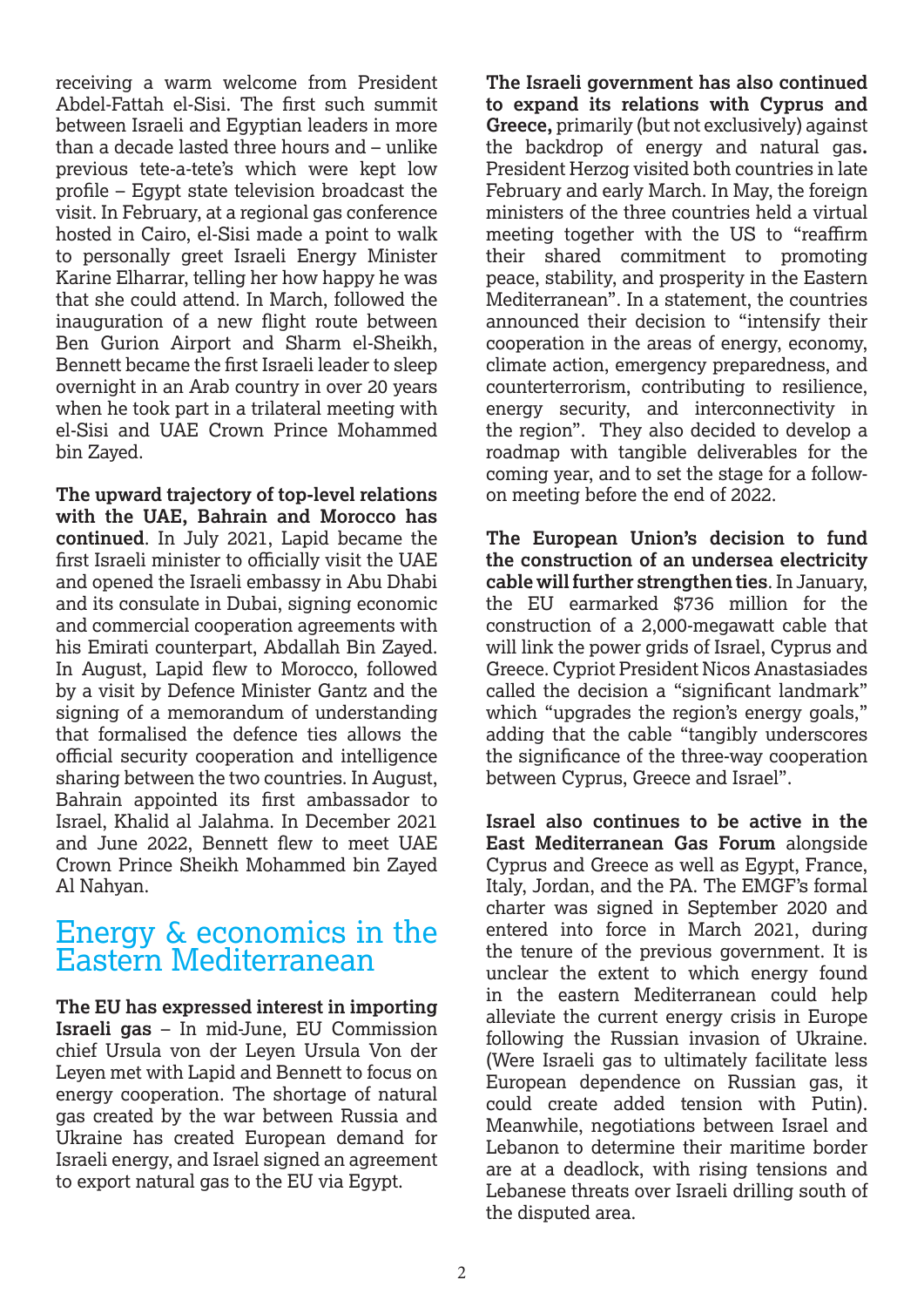**Questions abound over the feasibility of the Israeli-Greek-Cypriot plans for a proposed joint natural-gas pipeline**. While the EU is potentially supportive of the EastMed pipeline, designed to transfer natural gas from Israeli waters to Europe via Greece and Cyprus, it is no longer supported by the American administration amid questions over its feasibility and adverse impact on the environment. In any event, Israel will continue cooperating with Cyprus on the exploitation of offshore gas resources — at least one field straddles their respective maritime zones.

**Energy is also a component in the diplomatic thawing of relations between Israel and Turkey** with President Erdogan emphasising the importance of energy cooperation and his readiness to "cooperate (with Israel) in energy and energy security projects". In February, the President said that Turkey could "use Israeli natural gas in our country, and beyond using it, we can also engage in a joint effort on its passage to Europe". A few weeks later, he stated his belief that "one of the most important steps we can take together for bilateral ties, would be natural gas. Turkey has the experience and capacity to implement such projects", adding: "The recent developments in our region has shown once again the importance of energy security."

**Diplomatic visits and specific cooperation against Iran reflect the improvement of ties**. In late May, Foreign Minister Mevlut Cavusoglu visited Israel, the first Turkish foreign minister to come to the country in 15 years. It followed a Presidential visit by Isaac Herzog to Turkey in March. Herzog and Turkish President Recep Tayyip Erdogan both said they wanted to normalise ties. In June it was reported that Turkeys MIT (National Intelligence Organisation) had worked together with Mossad to foil Iranian attempts to target Israeli tourists in Turkey.

**Israel has welcomed Turkey's advances (Erdogan has also worked to improve relations with the UAE and Egypt) but wants to maintain its relations with Greece and Cyprus**. The two sides have some differences over Hamas (although according to reports Turkey requested dozens of Hamas activists leave the country and prevented

others from entering) and the solution to the Israeli-Palestinian conflict. For the time being, both sides are moving ahead cautiously and incrementally.

### Towards a regional security infrastructure?

**Bennett and Lapid share Netanyahu's vision of a regional alignment in which Israel is part of a pragmatic Sunni-Arab front against Iran and have also pushed for the establishment of a new regional security architecture.** A week after the trilateral summit in Sharm el-Sheikh, Lapid hosted the Negev Summit in Sde Boker that included Secretary of State Blinken and the foreign ministers of the UAE, Egypt, Morocco and Bahrain and which constituted the first iteration of what will likely become a permanent regional forum. According to reports, these summits will explore the formation of a regional defence pact that would place radars and leading Israeli antimissile technology – including the new laser system being developed – around the region to provide protection against Iranian missiles, rockets and UAVs. Indeed, Lapid described the Sde Boker meeting as building "a new regional architecture based on progress, technology, religious tolerance, security and intelligence cooperation". "This new architecture" he said, "the shared capabilities we are building, intimidates and deters our common enemies – first and foremost Iran and its proxies".

**The summit aimed to bolster the Abraham Accords and provide a united front to the US amid shared concerns about Iran and the anticipated return to the JCPOA**. The sides share a concern that the removal of US sanctions would bring billions of dollars to Iran, which would subsequently be used to fund terrorism and instability throughout the Middle East.

**Israel and the Gulf countries have also deepened economic and military ties.** The navies of Israel, the United States, the UAE and Bahrain launched a joint exercise in November in the Red Sea, in response to their shared adversary Iran's presence and aggression in the waters of the Middle East. In late May, Israel and the UAE signed a free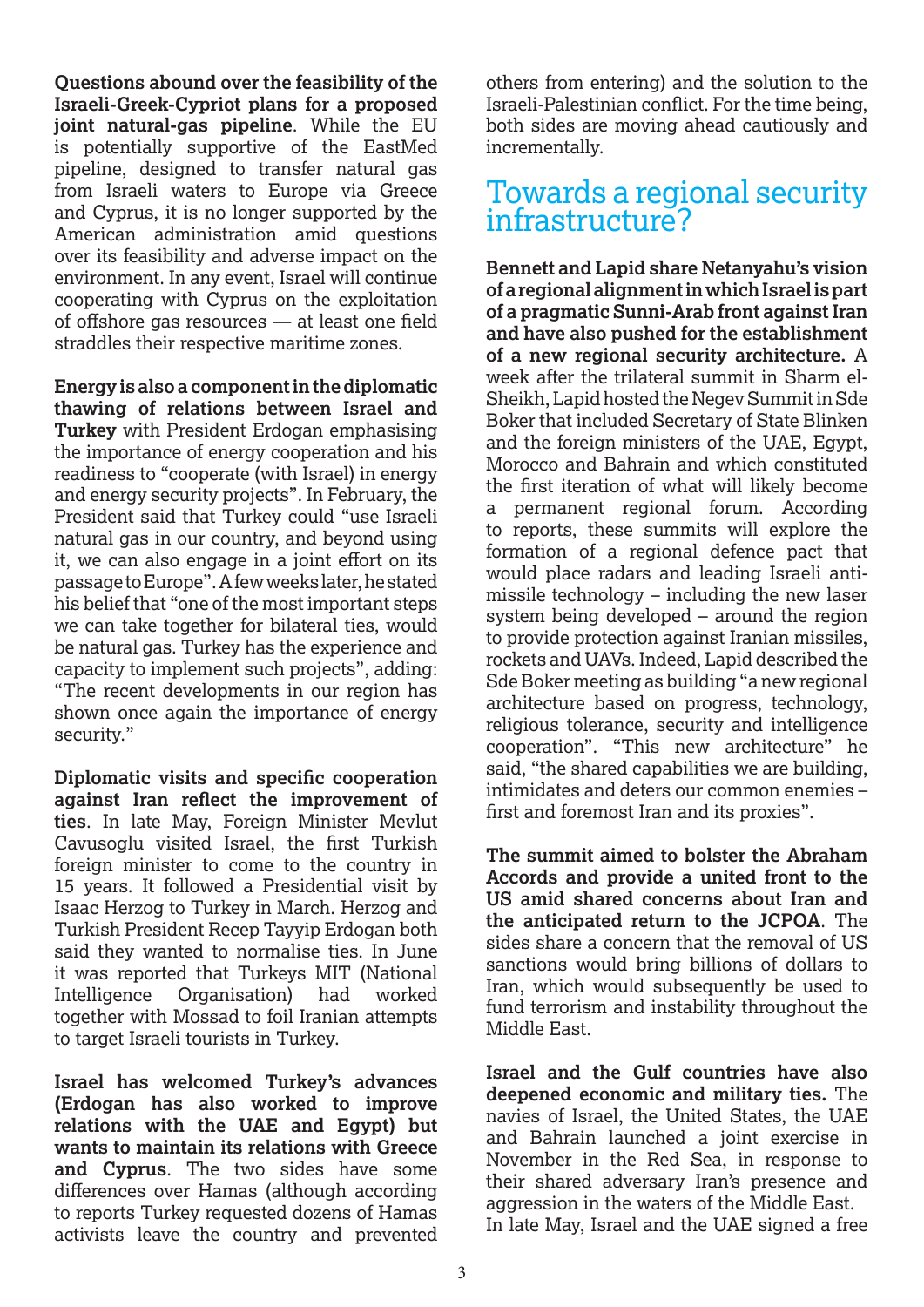trade agreement in Dubai which includes the removal or reduction of tariffs on 96 per cent of goods traded between the nations. The UAE estimated that the Comprehensive Economic Partnership Agreement would boost annual bilateral trade from \$1.2 billion in 2021 to more than \$10 billion within five years. Emirati trade minister Thani Al Zeyoudi wrote that the deal had written "a new chapter in the history of the Middle East," adding that it would " accelerate growth, create jobs and lead to a new era of peace, stability, and prosperity across the region". Israel's Minister of Trade Orna Barbivai said the strengthening in trade, removal of barriers and promotion of new business opportunities and partnerships would form a "solid foundation" for the "joint path" shared by Israel and the UAE.

## Expanding the Abraham Accords?

**The Biden Administration has (belatedly) internalised the opportunities in expanding the Abraham Accords.** On the Accord's anniversary, Secretary of State Blinken pledged that the administration would "continue to build on the successful efforts of the last administration to keep normalisation marching forward" and to "widen the circle of peaceful diplomacy".

**Potential options for expanding the Accords would be Indonesia, the world's most populous Muslim-majority state and / or Tunisia**. Negotiations with Indonesia began during the final days of the Trump administration and Blinken also raised the possibility during a trip to Jakarta while in November, Israel's national security adviser met with Indonesian Minister of Defence at a conference in Bahrain and exchanged business cards. In June, a report in the Arablanguage international paper Rai Al-Youm claimed that Tunisian President Kais Saied sought to move close to Israel but "Algeria" is blocking the country from falling into the normalization process".

**The jewel in the 'normalisation crown' for Israel is undoubtedly Saudi Arabia.** Former Prime Minister Netanyahu secretly met with Saudi Crown Prince Mohammed bin Salman

(MBS) in Neom together with then-Secretary of State Mike Pompeo in November 2020. While MBS is thought to be more favourably disposed towards an agreement with Israel, King Salman still reportedly has strong reservations about moving the Kingdom's covert ties with the Jewish state into the open. One consideration within the Kingdom is the absence of progress towards a twostate solution. Speaking at the recent World Economic Forum in Davos, Switzerland, Saudi Foreign Minister Prince Faisal bin Farhan al-Saud said that the Kingdom does not see "normalisation as the end result, but the end result of a path. We always envisioned that there will be full normalisation with Israel … we won't be able to reap those benefits unless we address the issue of Palestine."

**Another consideration is the possibility of warming relations with the Biden Administration (the Democratic Party has generally shunned MBS since the murder of Saudi journalist Khashoggi in Istanbul in October 2018.)** Such an improvement of Israeli-Saudi relations is possible in the context of President Biden's upcoming visit to both countries. In early June, Blinken praised the Kingdom as "a critical partner to us in dealing with extremism in the region, in dealing with the challenges posed by Iran, and also I hope in continuing the process of building relationships between Israel and its neighbours both near and further away through the continuation, the expansion of the Abraham Accords". Saudi Arabia would also constitute a key component of the proposed regional security architecture, although it remains to be seen how public it would want its role to be.

**Biden is expected to announce a deal in which Saudi Arabia agrees to allow Israeli flights over its territory** (currently only flights between Tel Aviv and the UAE and Bahrain are allowed) and Israel will give its blessing to the transfer of the long-claimed Tiran and Sanafir islands from Egypt to Saudi Arabia (Israeli agreement for Saudi security control over the islands is required under the terms of the Israel-Egypt peace deal).